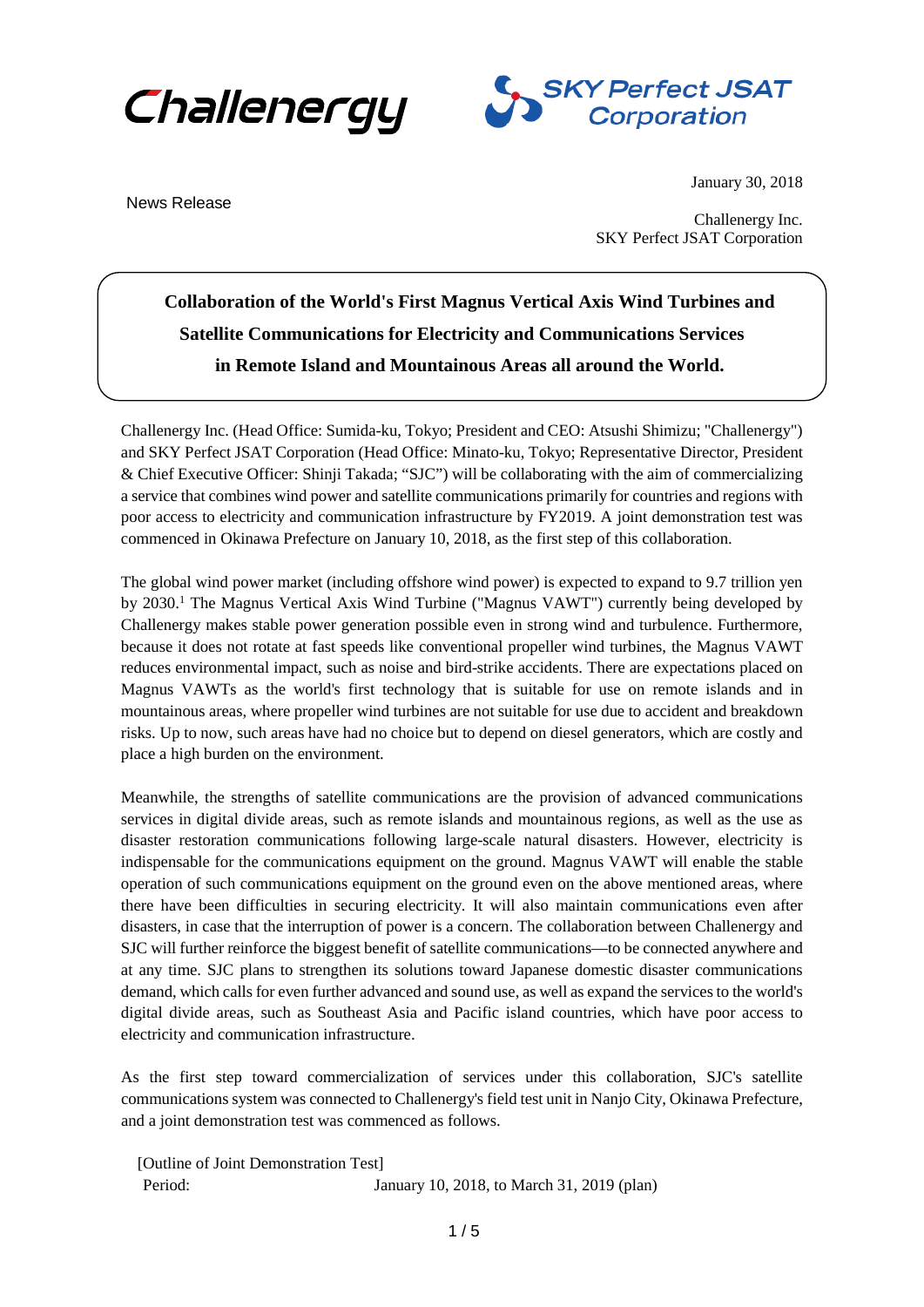Challenergy



| Location:                     | Challenergy Inc., Okinawa test site (Nanjo City, Okinawa)  |
|-------------------------------|------------------------------------------------------------|
| Rated output of test unit:    | About 1 kW                                                 |
| Communication satellite used: | JCSAT-2B (maximum upload speed of 400Kbps / download speed |
|                               | of 4Mbps; power requirement: about 45W maximum)            |

- Objectives: 1. To operate ground communications equipment using power generated by the test unit and maintain a satellite communications.
	- 2. To operate a system that can monitor the operational state of the test unit through satellite communications.
	- 3. To maintain autonomous Wi-Fi Internet communications utilizing the test unit and satellite communications.



Test station

In September 2017—in advance of the aforementioned joint demonstration test—Challenergy and SJC were jointly selected for the Japanese Ministry of Economy, Trade and Industry (METI) "Fiscal Year 2017 Climate Change Adaptation Effect Visualization Project (Contribution visualization project of Japanese private sector in the field of adaptation in developing countries)"2 and a survey on the feasibility of commercialization was launched in the Republic of the Philippines. An issue in the remote islands of the Philippines is increased damage and delayed disaster restoration due to the interruption of power and communications from frequently-occurring typhoon disasters. About 550,000 people were afflicted in the Philippines by typhoon damage in 2017.<sup>3</sup> What is more, the basic infrastructure of power and communications is poor in its remote islands even during ordinary times. In fact, 45% of the Philippines' total population is still living without Internet access<sup>4</sup>, and the demand for power and communications is expected to rapidly increase going forward.

Aiming to provide a stable power supply and communications environment through utilization of the Magnus VAWT, Challenergy and SJC also plan to provide after-sales services of Magnus VAWT. An after-sales service network of Magnus VAWT—which will monitor in real time the operation of the turbines as well as need for repairs and maintenance through satellite communications—will be built with the aim of providing reliable after-sales services in any country or region around the world.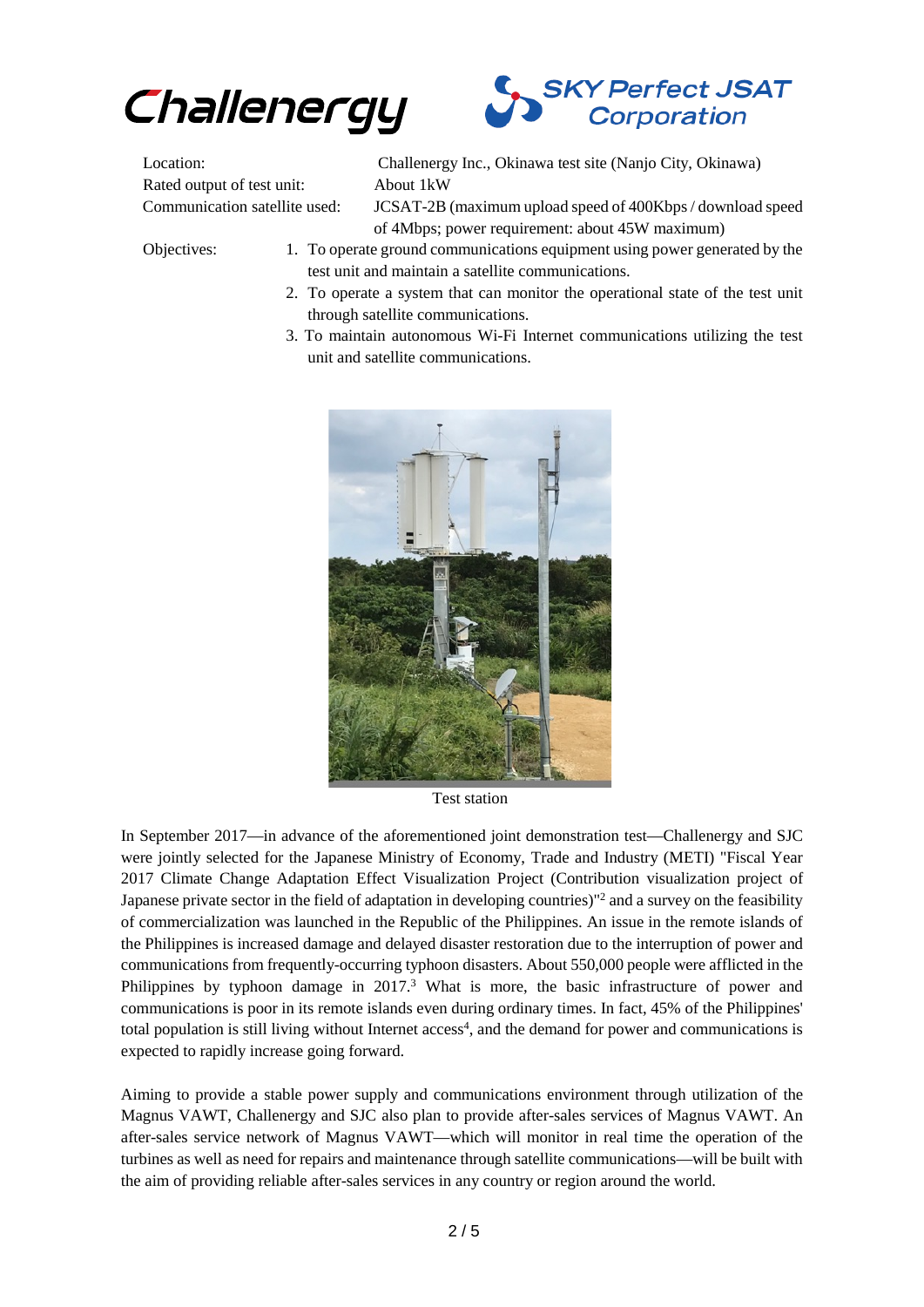



The two companies will carry on joint feasibility studies, targeting to provide a Challenergy's Magnus VAWT with SJC's satellite communication services by FY2019, and will further explore other business possibilities beyond current collaboration.

<sup>1</sup> "Reality and Future Prospect of Worldwide Wind Power Generation in Land and Offshore on Ocean 2017 " Fuji Keizai <https://www.fuji-keizai.co.jp/report/index/111607808.html>

<sup>2</sup> A project with the objective of carrying out feasibility surveys regarding the realizability of contributions toward emerging countries in application fields utilizing the superior technologies, etc., of Japanese companies, measurement methods and metrics formulation. The project has been in place since 2012.

<http://www.sc.mufg.jp/company/news/inform/info20170821.html>

<sup>3</sup> Asian Disaster Reduction Center website

[http://www.adrc.asia/view\\_disaster\\_en.php?Lang=en&Key=2243&NationCode=608&Frame=no](http://www.adrc.asia/view_disaster_en.php?Lang=en&Key=2243&NationCode=608&Frame=no)

<sup>4</sup> Internet World Stats website

[http://www.internetworldstats.com/asia.htm -](http://www.internetworldstats.com/asia.htm#ph) ph

| [Challenergy Inc.] |                                                                                      |
|--------------------|--------------------------------------------------------------------------------------|
| Representative:    | Atsushi Shimizu, President and CEO                                                   |
| Established:       | October 1, 2014                                                                      |
| Capital:           | 48 million yen (not including capital reserve)                                       |
| Head office:       | 4-36-21 Yahiro, Sumida-ku, Tokyo                                                     |
| Main business:     | Challenergy is a start-up working towards developing Magnus Vertical Axis Wind       |
|                    | Turbine, a next-generation wind turbine that is capable of stable power generation   |
|                    | even during storms. The company's vision is "to supply safe electricity to all human |
|                    | beings by our innovative wind turbine." It is currently working toward the           |
|                    | commercialization of 10kW Magnus VAWT by 2020. In the medium- to long-term,          |
|                    | Challenergy will achieve a global shift in energy sources by promoting a hydrogen    |
|                    | energy society through large-scale Magnus VAWTs.                                     |
| Website:           | https://challenergy.com/                                                             |

| [SKY Perfect JSAT Corporation (SJC)] |                                                                                                                                                                                                                                                                                                                                                                                                                                                                                                                                                                                                                                                                                                                       |
|--------------------------------------|-----------------------------------------------------------------------------------------------------------------------------------------------------------------------------------------------------------------------------------------------------------------------------------------------------------------------------------------------------------------------------------------------------------------------------------------------------------------------------------------------------------------------------------------------------------------------------------------------------------------------------------------------------------------------------------------------------------------------|
| Representative:                      | Shinji Takada, Representative Director, President and CEO                                                                                                                                                                                                                                                                                                                                                                                                                                                                                                                                                                                                                                                             |
| Established:                         | November 10, 1994                                                                                                                                                                                                                                                                                                                                                                                                                                                                                                                                                                                                                                                                                                     |
| Capital:                             | 50.083 billion yen                                                                                                                                                                                                                                                                                                                                                                                                                                                                                                                                                                                                                                                                                                    |
| Head office:                         | 1-8-1 Akasaka, Minato-ku, Tokyo                                                                                                                                                                                                                                                                                                                                                                                                                                                                                                                                                                                                                                                                                       |
| Main businesses:                     | A top-runner in the merger of broadcasting with communications, SJC possesses<br>17 satellites (the largest number in Asia) and provides multichannel paid satellite<br>channels. It is Japan's only operating company providing both satellite<br>communication and broadcast services. SJC boasts roughly 3 million subscribers<br>on its SKY Perfecty! platform, which is Japan's largest communication satellite<br>multichannel pay TV broadcasting service, delivering a wide variety of<br>entertainment. Its satellite communication service covers Japan, Asia, Oceania,<br>Russia, the Middle East, Hawaii and North America, supporting the realization of<br>safety, security and convenience in society. |
| Website:                             | https://www.sptvjsat.com/                                                                                                                                                                                                                                                                                                                                                                                                                                                                                                                                                                                                                                                                                             |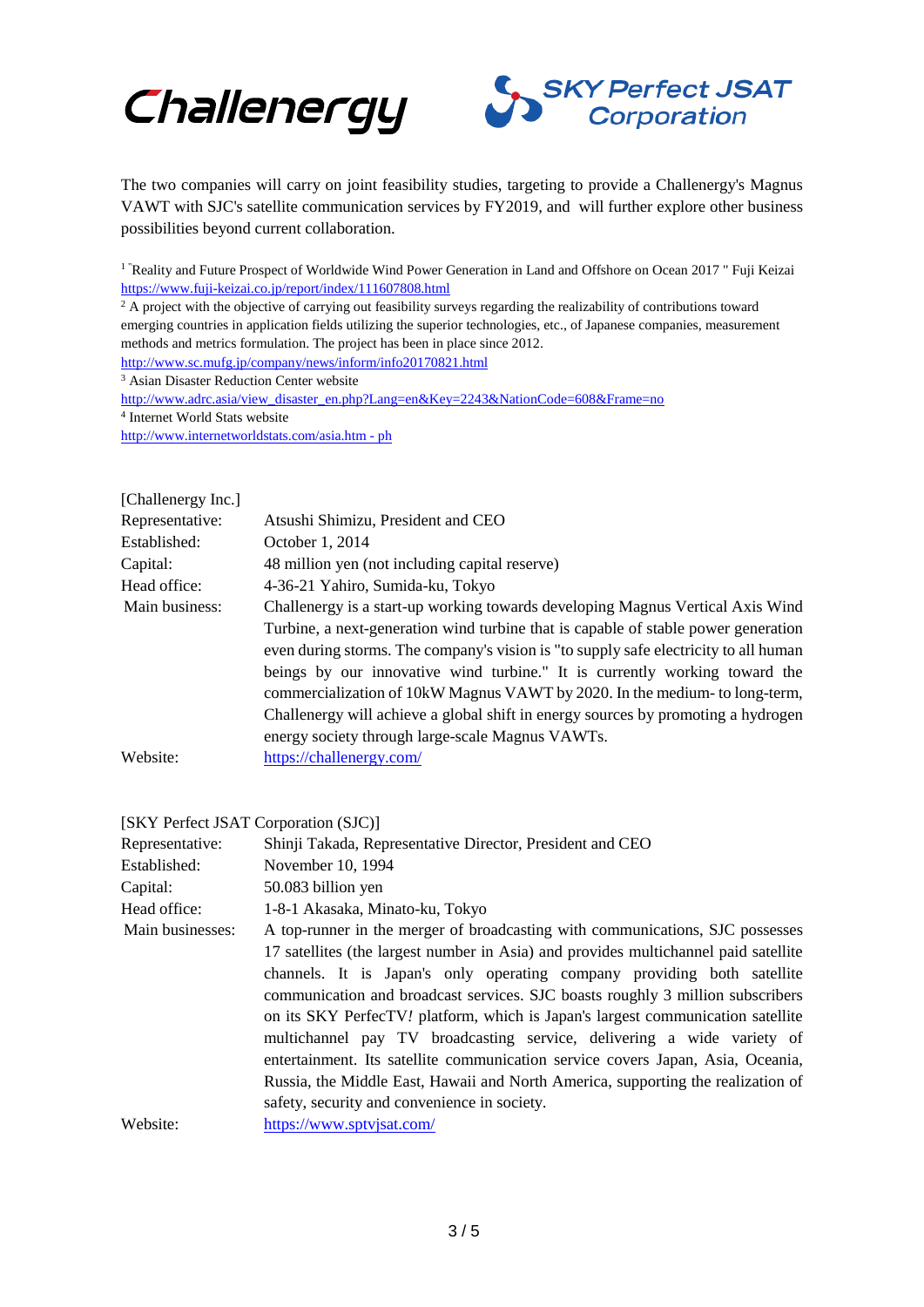



## \*Media inquiries:

Hikaru Miyazaki, Executive Vice President, Challenergy Inc. E-mail: [contact@challenergy.com](mailto:contact@challenergy.com)

SKY Perfect JSAT Corporation, Corporate Communications & Investor Relations Division, Corporate Communications Team Phone: +81-3-5571-7600 Fax: +81-3-5571-1760 E-mail: [pr@sptvjsat.com](mailto:pr@sptvjsat.com)